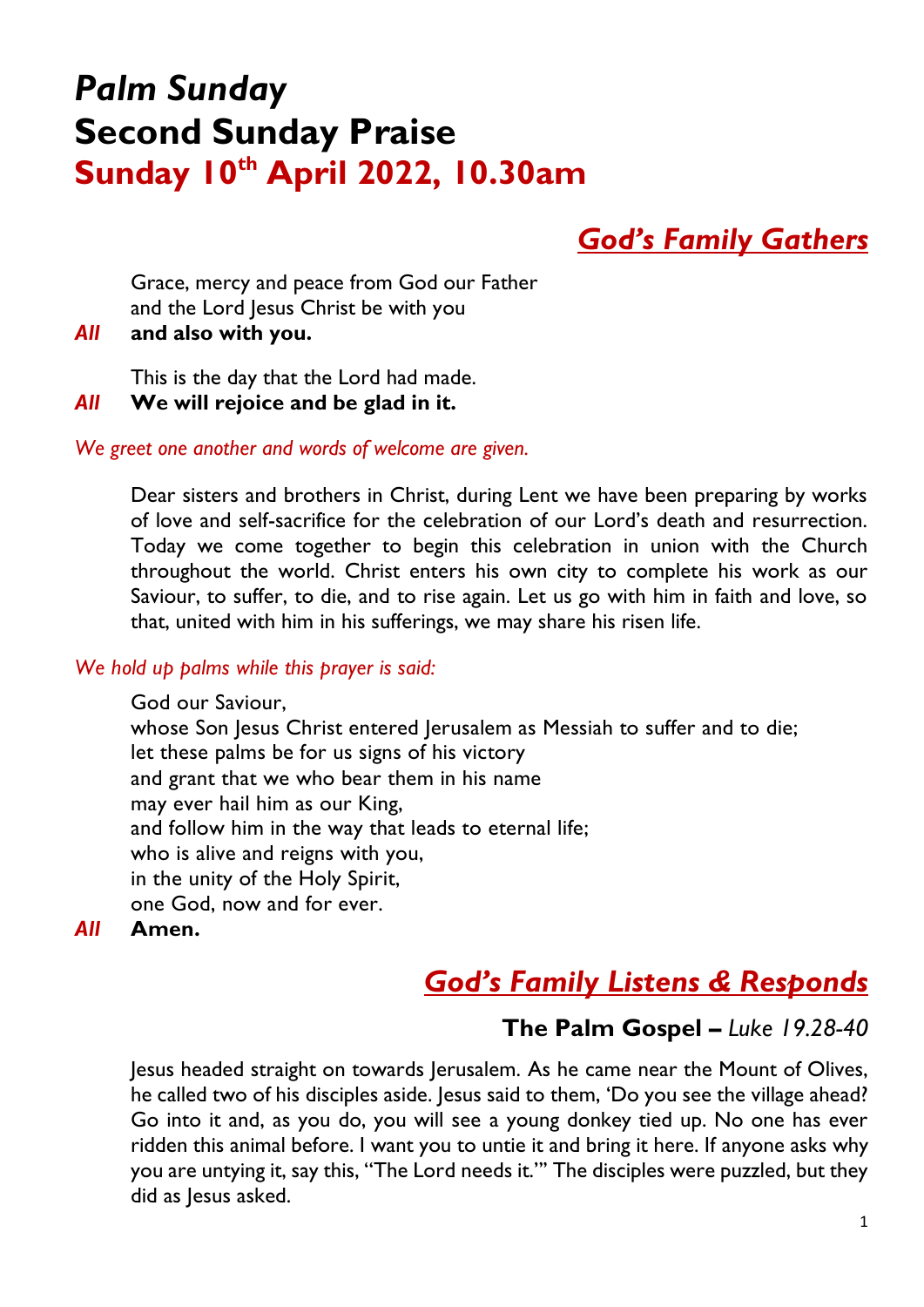The disciples set off for the village and, just as Jesus had told them, they found the donkey. But as they began to untie it, they heard a voice: 'Why are you untying my donkey?' Looking up, they saw the animal's owner, so they replied just as Jesus had told them: 'The Lord needs it.' Amazingly, the owner let them take the donkey to Jesus. The disciples took off their cloaks, threw them onto the donkey's back and helped Jesus on. As he rode towards Jerusalem, lots of people kept taking off their cloaks and spreading them onto the road. As they reached the top of the Mount of Olives and began their journey down, the crowd shouted praise to God for all the amazing things that he had done.

'Blessed is the king who comes in the name of the Lord!' 'Peace in heaven and glory to God!' Some of the Pharisees were angry. They didn't agree with what the crowd were shouting. 'Tell them to stop!' they demanded of Jesus. But he refused, saying, 'Even if these people were silent, the stones would shout out praise instead!'

This is the Word of the Lord.

#### *All* **Thanks be to God!**

### **The Procession**

We raise our voices and wave with joyful hope the palms of deliverance of God's people.

#### *All* **Hosanna! Hosanna in the highest heaven!**

Our hearts are filled with expectation as we welcome the coming king.

### *All* **Hosanna! Hosanna in the highest heaven!**

We receive into the crowded streets of our lives the one who is Saviour, not only of us, but of all the earth.

#### *All* **Hosanna! Hosanna in the highest heaven!**

*We process into church waving our palms.* 

**Meditation –** *Crown him with many crowns*

**Hymn –** *Lift high the cross (394)*

*All (Refrain)*

*Lift high the cross, the love of Christ proclaim till all the world adore his sacred name.*

**Come, Christians, follow where the Master trod, o'er death victorious, Christ the Son of God.**

*(Refrain)*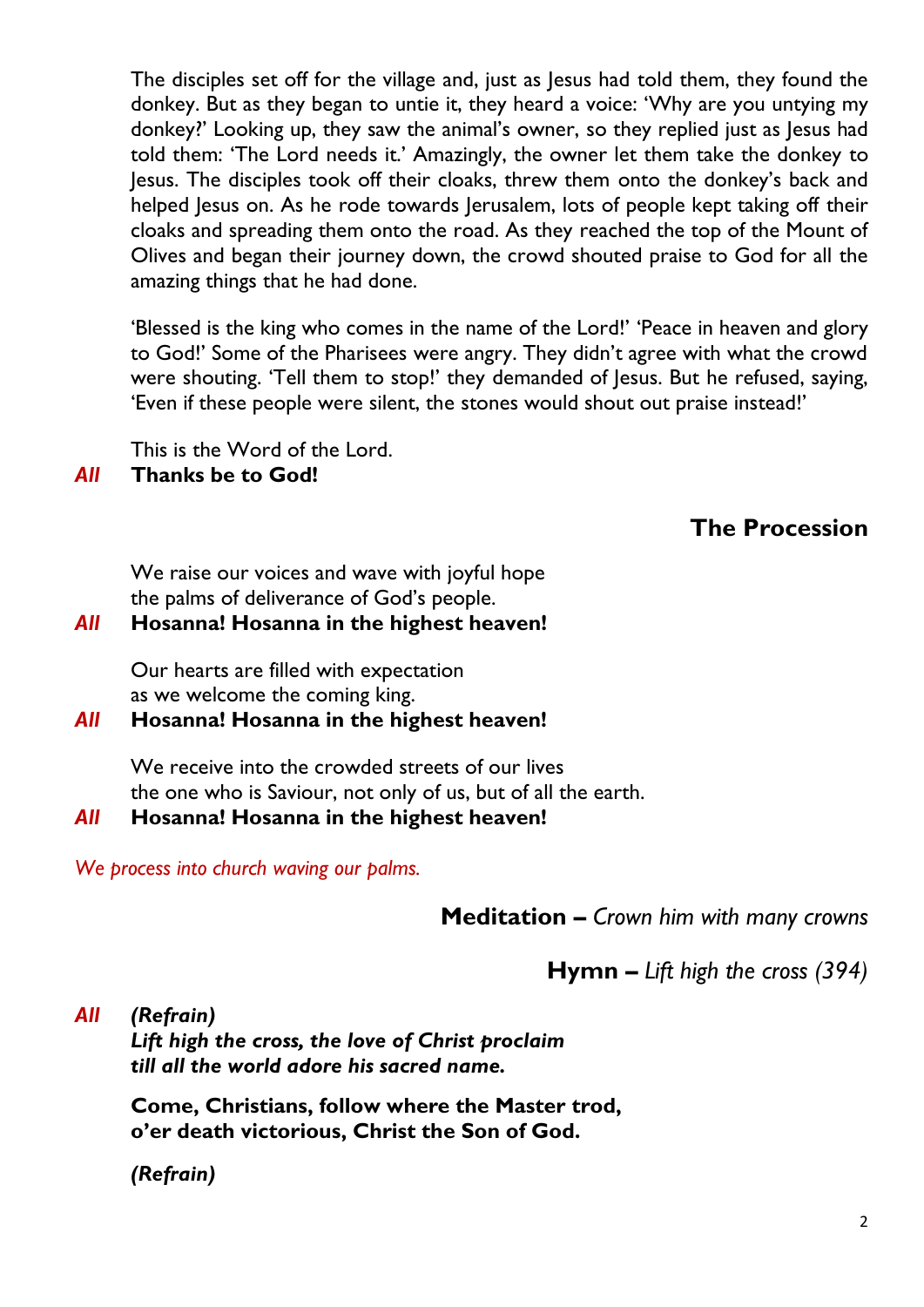**Led on their way by this triumphant sign, the hosts of God in joyful praise combine.**

*(Refrain)*

**Each new disciple of the Crucified is called to bear the seal of him who died.**

*(Refrain)*

**O Lord, once lifted on the glorious tree, as thou hast promised draw us unto thee.**

*(Refrain)*

**So let the world proclaim with one accord, the praise of our ever-loving Lord.**

*(Refrain)*

### **Rev Joe's Talk**

### **The Collect**

Let us pray for a closer union with Christ in his suffering and in his glory.

*All* **True and humble king, hailed by the crowd as Messiah: grant us the faith to know you and love you, that we may be found beside you on the way of the cross, which is the path of glory. Amen.**

### **Worship Song** – *Power of the cross*

- *Solo* **Oh to see the dawn of the darkest day Christ on the road to Calvary Tried by sinful men, torn and beaten then Nailed to the cross of wood**
- *All* **This the power of the cross Christ became sin for us, took the blame, bore the wrath We stand forgiven at the cross**
- *Solo* **Oh to see the pain written on your face Bearing the awesome weight of sin Every bitter thought every evil deed Crowning your blood stained brow**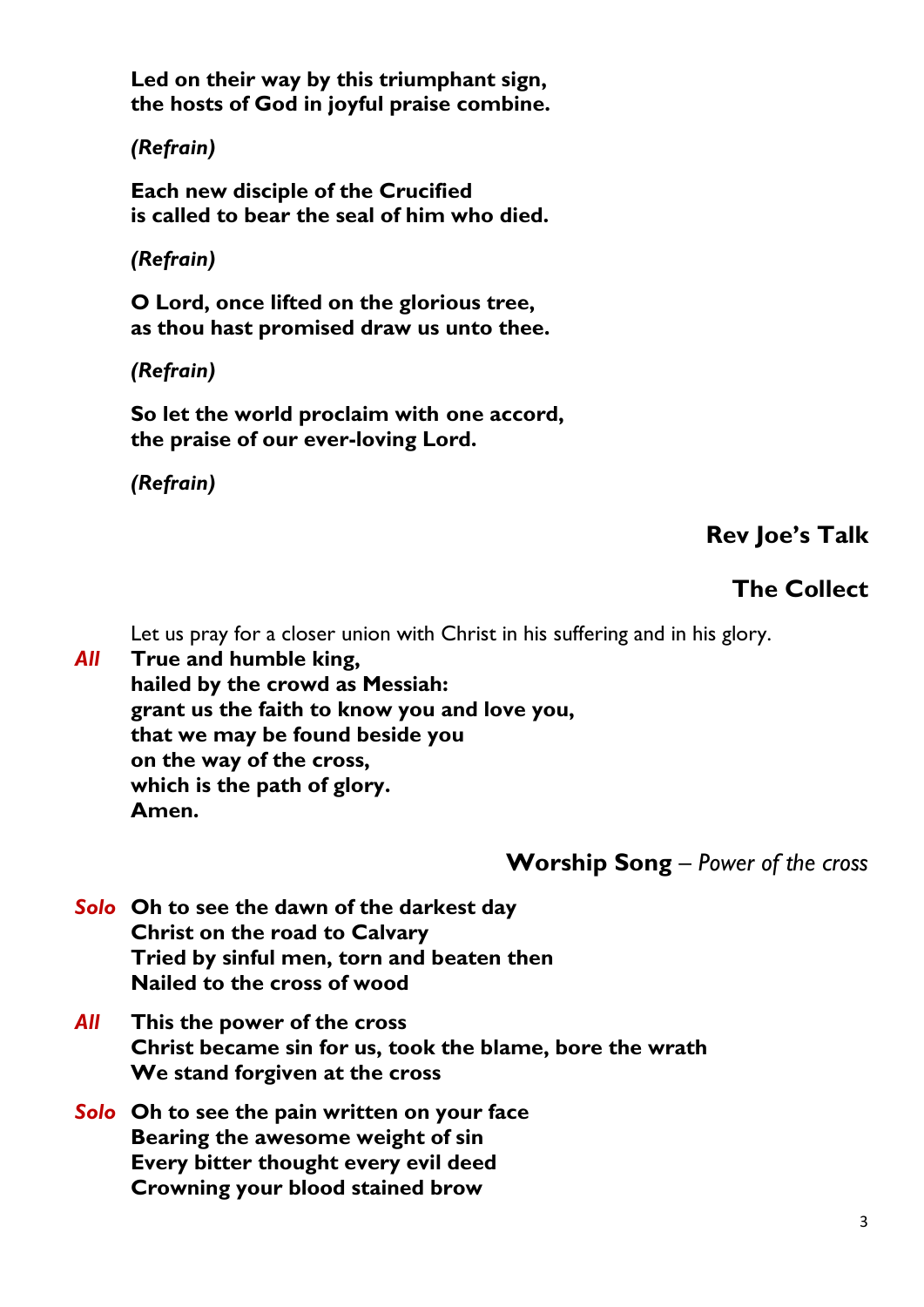- *All* **This the power of the cross Christ became sin for us, took the blame, bore the wrath We stand forgiven at the cross**
- *Solo* **Now the day light flees, now the ground beneath Quakes as its maker bows his head Curtain torn in two, dead are raised to life Finished, the victory cry**
- *All* **This the power of the cross Christ became sin for us, took the blame, bore the wrath We stand forgiven at the cross**
- *Solo* **Oh to see my name written in the wounds For through your suffering I am free Death is crushed to death, life is mine to live Won through your selfless love**
- *All* **This the power of the cross Son of God slain for us, what a love, what a cost We stand forgiven at the cross**



*Between each petition we respond, with actions, the following Taizé chant:*

**Oh, Lord hear my prayer Oh, Lord hear my prayer When I call answer me Oh, Lord hear my prayer Oh, Lord hear my prayer Come and listen to me**

*When we have prayed together, we say the Lord's Prayer:*

*All* **Our Father, who art in heaven, hallowed be thy name, thy kingdom come, thy will be done, on earth as it is in heaven. Give us this day our daily bread. And forgive us our trespasses, as we forgive those who trespass against us. And lead us not into temptation; but deliver us from evil. For thine is the kingdom, the power and the glory, for ever and ever. Amen.**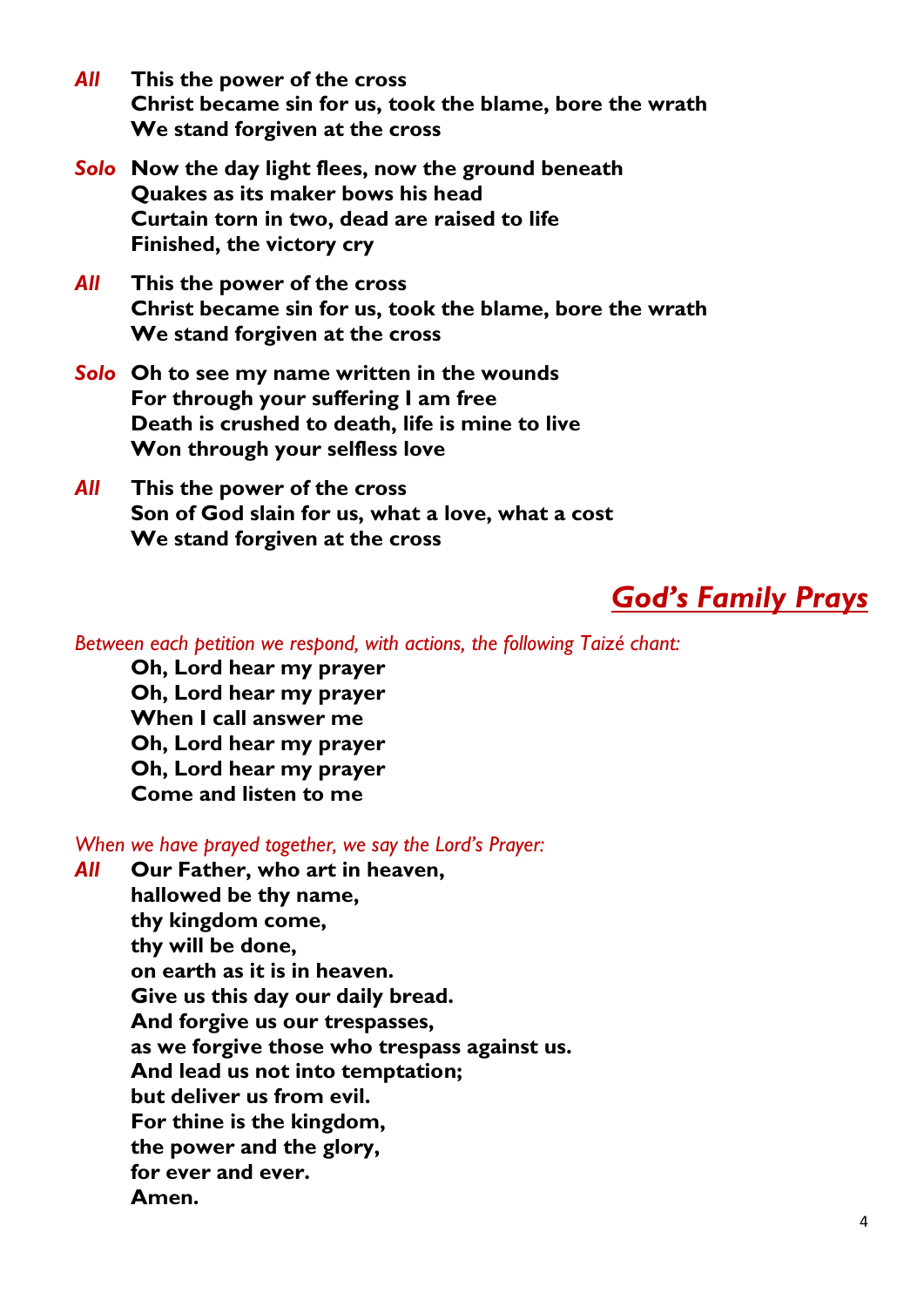Blessed is the Lord

- *All* **for he has heard the voice of our prayer;**
- therefore, shall our hearts dance for joy
- *All* **and in our song we will praise our God.**

**Hymn –** *Ride on, ride on majesty! (no.583)* 

*All* **Ride on, ride on in majesty! Hark! All the tribes hosanna cry. thy humble beast pursues his road, with palms and scattered garments strowed.**

> **Ride on, ride on in majesty! In lowly pomp ride on to die. O Christ, your triumphs now begin o'er captive death and conquered sin.**

**Ride on, ride on in majesty! The wingèd squadrons of the sky look down with sad and wond'ring eyes to see th'approaching sacrifice.**

**Ride on, ride on in majesty! Thy last and fiercest strife is nigh. The Father on his sapphire throne awaits his own anointed Son.**

**Ride on, ride on in majesty! In lowly pomp ride on to die. Bow thy meek head to mortal pain, then take, O God, your pow'r and reign.**

**Church Notices**

### **God's Family Gives Thanks**

#### *Addressing Joshua's parents:*

Do you receive Joshua as a gift from God? **We do.** Do you wish to give thanks to God and seek his blessing? **We do.**

God our creator, we thank you for the wonder of new life and for the mystery of human love. We thank you for all whose support and skill surround and sustain the beginning of life.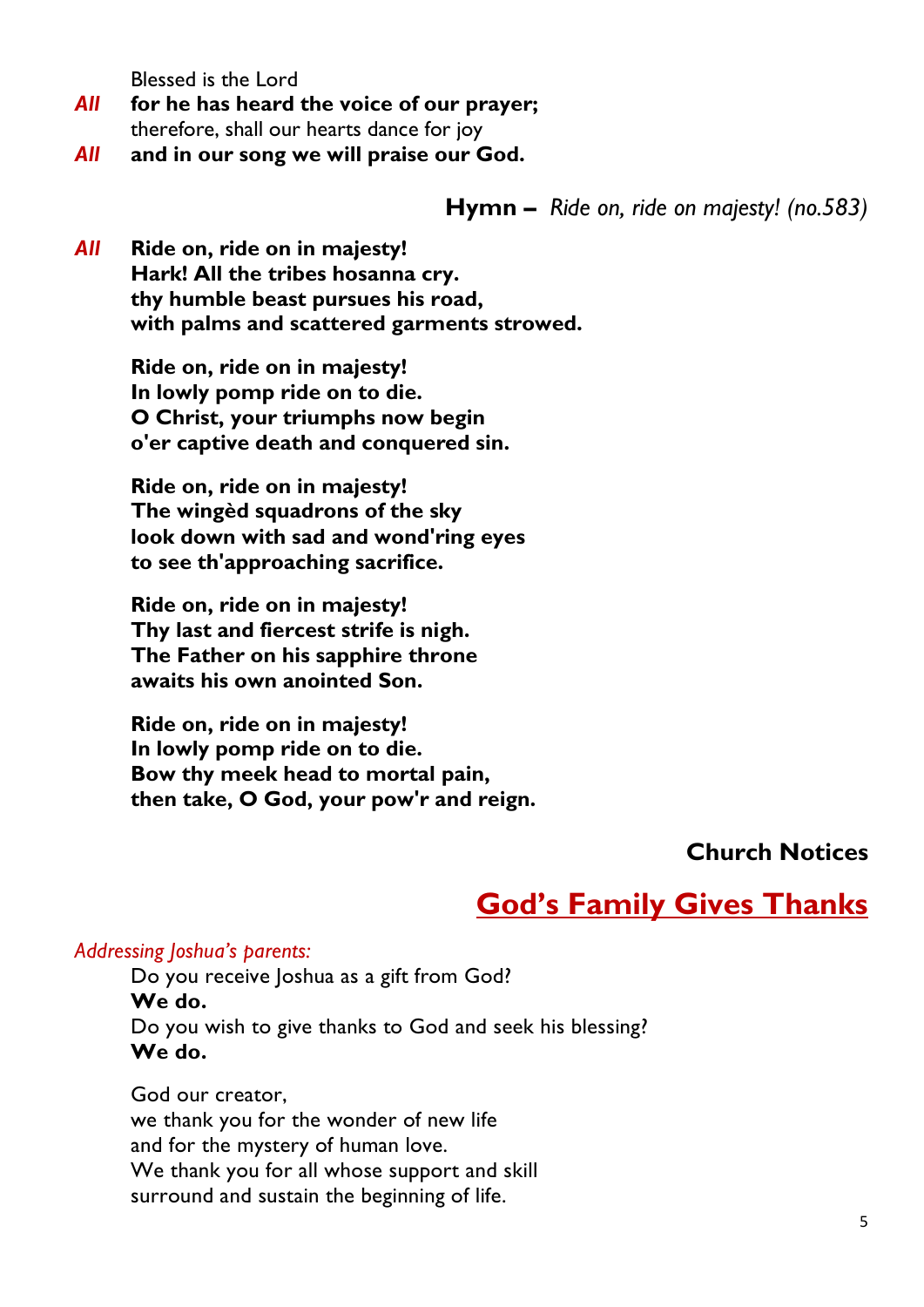We thank you that we are known to you by name and loved by you from all eternity. We thank you for lesus Christ, who has opened to us the way of love. We praise you, Father, Son, and Holy Spirit.

#### *All* **Blessed be God for ever.**

#### *The minister asks:*

What name have you given this child?

*Kate and Michael replies:*

*His* name is *Joshua*

#### *The minister says*

As Jesus took children in his arms and blessed them, so now we ask God's blessing on *Joshua* Heavenly Father, we praise you for his/her birth; surround *him* with your blessing that *he* may know your love, be protected from evil, and know your goodness all *his* days.

*All* **May he learn to love all that is true, grow in wisdom and strength and, in due time, come through faith and baptism to the fullness of your grace; through Jesus Christ our Lord. Amen.**

#### *The minister prays for the parents:*

May God the Father of all bless *Kate and Michael,* and give *them* grace to love and care for *Joshua*. May God give *them* wisdom, patience and faith, help *them* to provide for the *Joshua's* needs and, by their example, reveal the love and truth that are in Jesus Christ.

#### *All* **Amen.**

*A bible is presented, with these words:*

Receive this book. It is the good news of God's love. Take it as your guide.

### *Addressing the whole church family:*

Will you do all that you can to help and support this *family*?

*All* **With the help of God, we will.**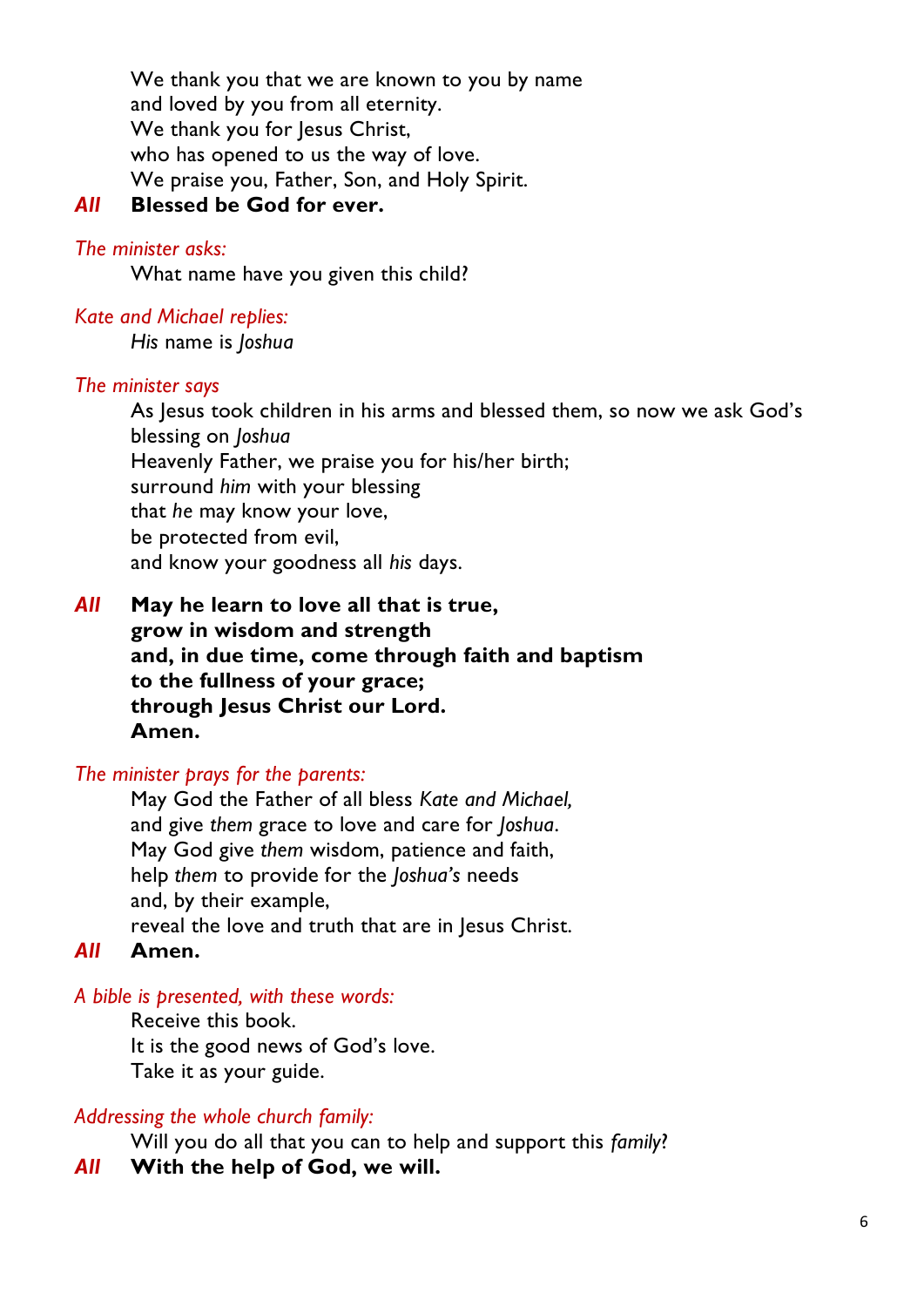*All* **God our creator, we thank you for the gift of Joshua***,* **entrusted to our care. May we be patient and understanding, ready to guide and to forgive, so that through our love they may come to know your love; through Jesus Christ our Lord. Amen.**



**We Share in God's Peace**

Christ is our peace. He has reconciled us to God in one body by the cross. We meet in his name and share his peace. The peace of the Lord be always with you.

*All* **And also with you.**

*We offer one another a sign of peace.*

**Worship Song –** *King of Kings*

*All* **In the darkness we were waiting Without hope without light Till from heaven You came running There was mercy in Your eyes To fulfil the law and prophets To a virgin came the Word From a throne of endless glory To a cradle in the dirt**

#### **CHORUS**

*Praise the Father Praise the Son Praise the Spirit three in one God of glory, Majesty Praise forever to the King of Kings*

**To reveal the kingdom coming And to reconcile the lost To redeem the whole creation You did not despise the cross**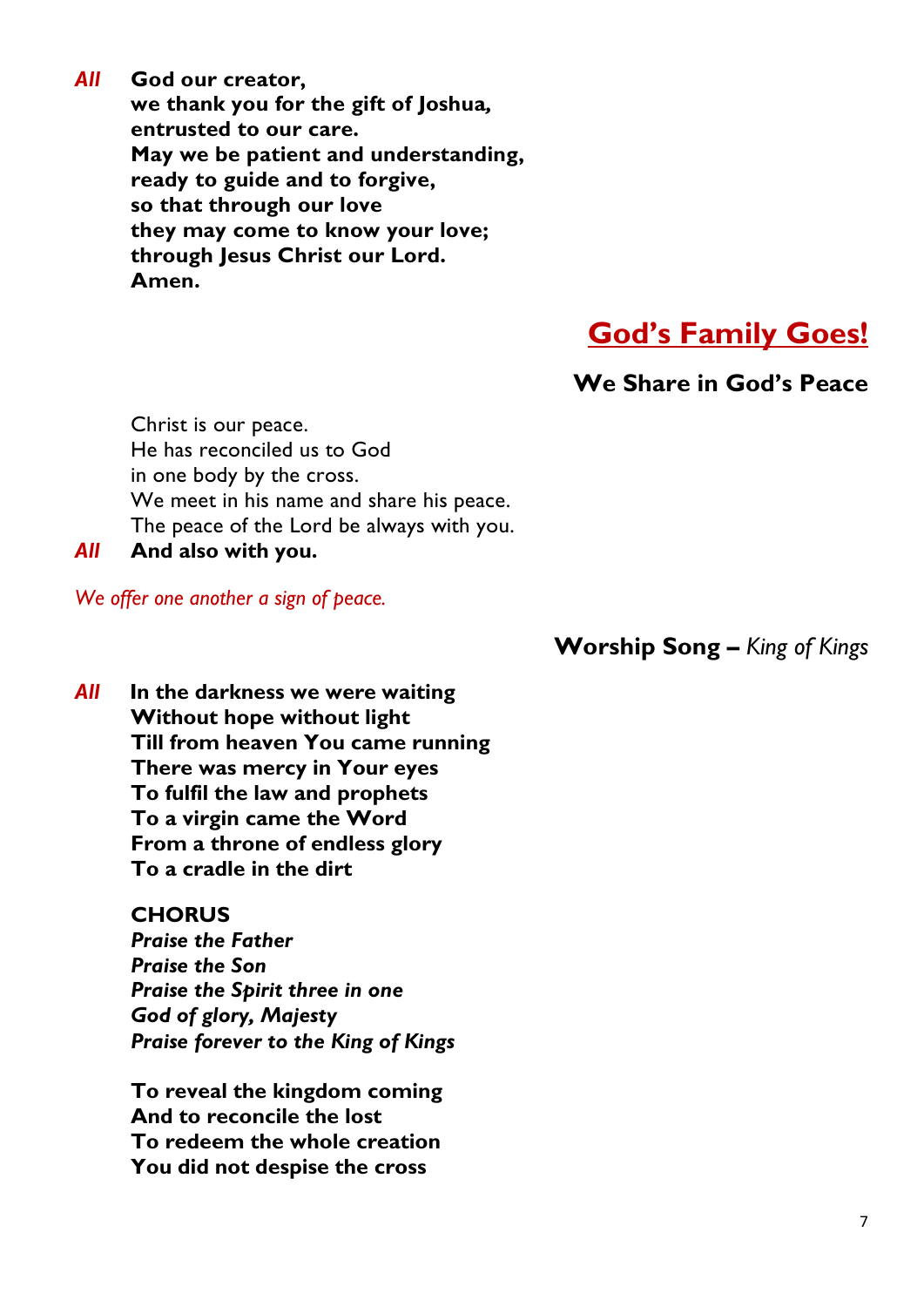**For even in Your suffering You saw to the other side Knowing this was our salvation Jesus for our sake You died**

*Praise the Father Praise the Son Praise the Spirit three in one God of glory, Majesty Praise forever to the King of Kings*

**And the morning that You rose All of heaven held its breath Till that stone was moved for good For the Lamb had conquered death And the dead rose from their tombs And the angels stood in awe For the souls of all who'd come To the Father are restored**

**And the Church of Christ was born Then the Spirit lit the flame Now this gospel truth of old Shall not kneel shall not faint By His blood and in His Name In His freedom I am free For the love of Jesus Christ Who has resurrected me**

*Praise the Father Praise the Son Praise the Spirit three in one God of glory, Majesty Praise forever to the King of Kings Praise forever to the King of Kings*

**Final Blessing**

#### *All* **Lord Jesus,**

**you journeyed to Jerusalem many times, as a child and as a man, touching many lives along the way as you taught and healed and challenged. Thank you for inviting us to journey with you today, for showing us the depth of your courage and the power of your love.**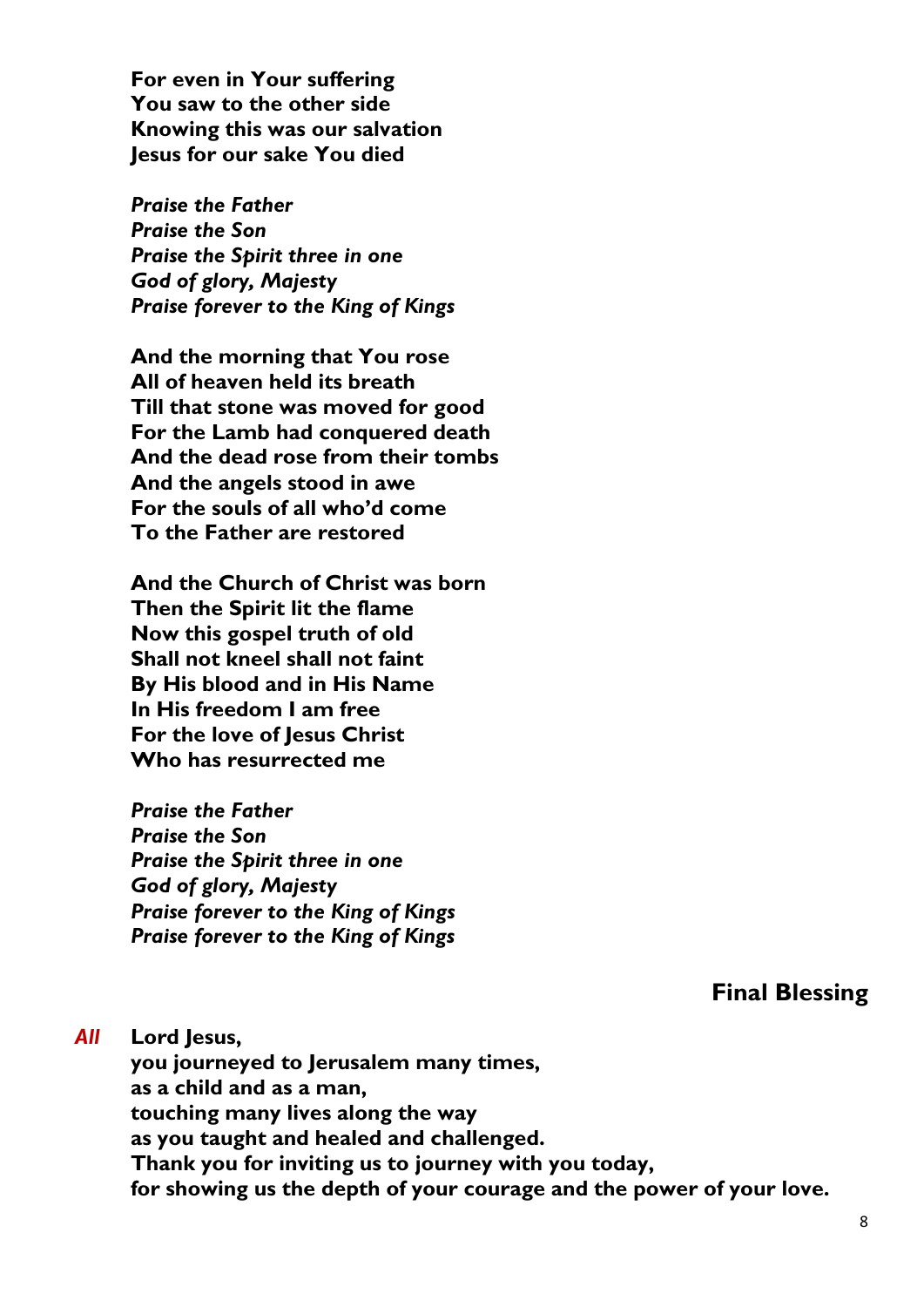#### **Thank you, Lord, for being our King and Saviour – and our friend. You are worthy of all our praise. Amen.**

May the Father, who so loved the world that he gave his only Son, bring you by faith to his eternal life.

#### *All* **Amen.**

May Christ, who accepted the cup of sacrifice in obedience to the Father's will, keep you steadfast as you walk with him the way of his cross.

#### *All* **Amen.**

May the Spirit, who strengthens us to suffer with Christ that we may share his glory, set your minds on life and peace.

#### *All* **Amen.**

And the blessing of God almighty, the Father, the Son, and the Holy Spirit, be among you and remain with you always.

*All* **Amen.**

We go into the world to walk in God's light, to rejoice in God's love and to reflect God's glory.

*All* **Thanks be to God.**

## **Thank you for joining us in worship this morning. If you would like to financially support the work of the church please click [HERE](https://www.thegivingmachine.co.uk/make-a-donation/select-a-cause/donate?cause=61423) or contact us about joining the Parish Giving Scheme.**

### **Please join us in person or online this Holy Week and Easter:**

### **Maundy Thursday 14th April, 7pm**

Holy Communion with the Stripping of the Altar and the Watch